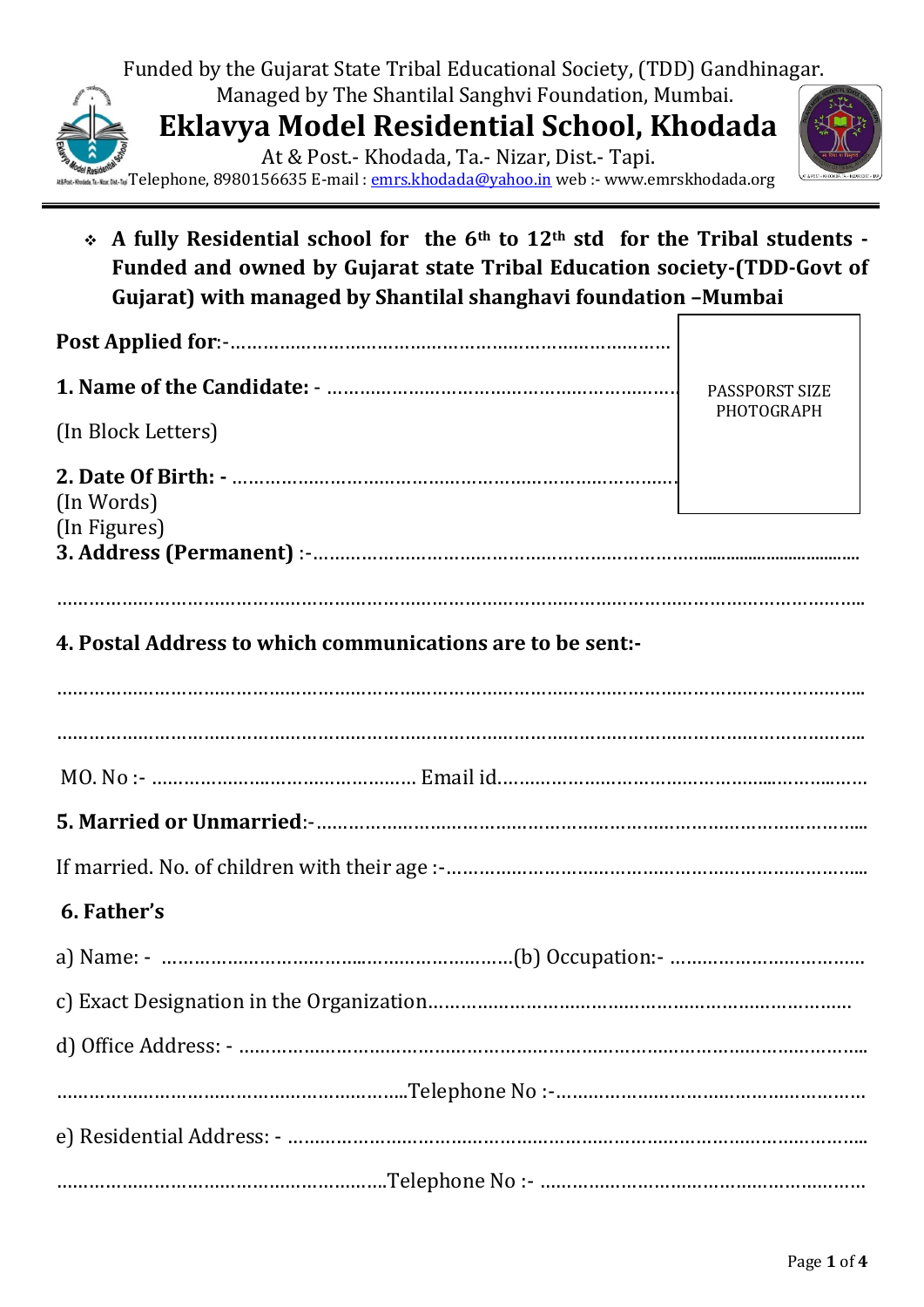# **7. Husband's / Wife's**

|  | (Service/Self Employed) |  |  |  |
|--|-------------------------|--|--|--|
|  |                         |  |  |  |
|  |                         |  |  |  |
|  |                         |  |  |  |
|  |                         |  |  |  |
|  |                         |  |  |  |
|  |                         |  |  |  |

## **8. Educational Qualification (Starting from Secondary/Higher Secondary or Equivalent Examination.**

| Name o of The<br><b>Examination</b> | School/College | <b>Board/University</b> | <b>Years of</b><br><b>Passing</b> | <b>Subjects</b><br><b>Taken</b> | % of Marks<br>& Division |
|-------------------------------------|----------------|-------------------------|-----------------------------------|---------------------------------|--------------------------|
|                                     |                |                         |                                   |                                 |                          |
|                                     |                |                         |                                   |                                 |                          |
|                                     |                |                         |                                   |                                 |                          |
|                                     |                |                         |                                   |                                 |                          |
|                                     |                |                         |                                   |                                 |                          |
|                                     |                |                         |                                   |                                 |                          |
|                                     |                |                         |                                   |                                 |                          |

# **9. Experience to be filled in the columns provided below:-**

| Name of the<br><b>Institution</b><br>Served/Serving with<br>full address | <b>Period of</b><br>service<br>from<br>$T$ 0 | <b>Total Salary</b><br>Drawn per month | <b>Class</b><br><b>Subject</b><br>taught | Any other<br>duty<br>performed | <b>Reason for</b><br><b>Leaving</b> |
|--------------------------------------------------------------------------|----------------------------------------------|----------------------------------------|------------------------------------------|--------------------------------|-------------------------------------|
|                                                                          |                                              |                                        |                                          |                                |                                     |
|                                                                          |                                              |                                        |                                          |                                |                                     |
|                                                                          |                                              |                                        |                                          |                                |                                     |
|                                                                          |                                              |                                        |                                          |                                |                                     |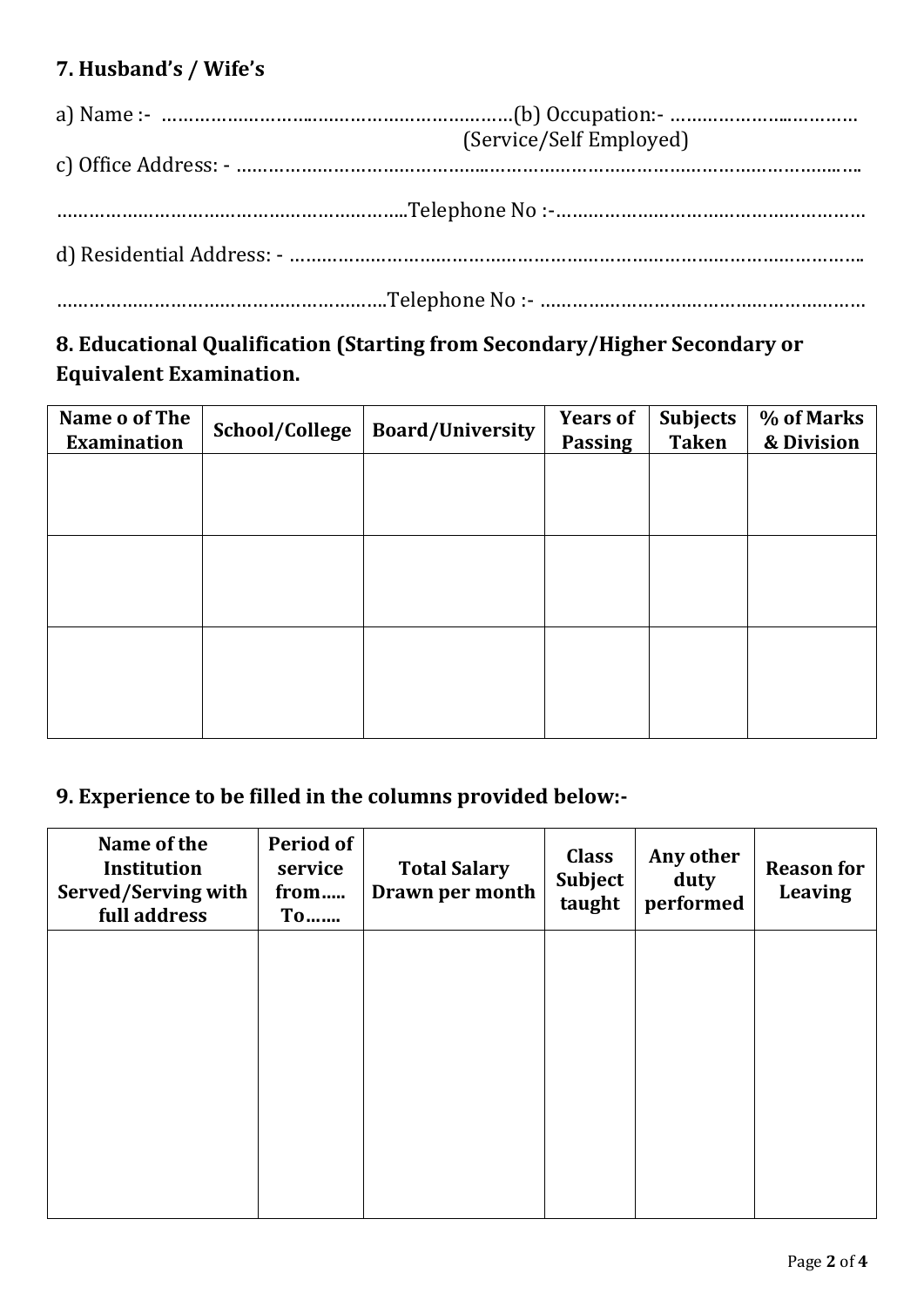**10. Co-curricular Activities (Tick only the activities in which you are proficient :- Out door games. Indoor games. Literary Activities, Dance, Music, Swimming, Organization of students clubs and other.**

………………………………………………………………………………………………………………………………

❖ Strike off whichever is not applicable.

#### **Particulars of Co-Curricular Activities/Interest/Achievements:-**

| S. No | <b>Name of the Activity</b> | <b>Level of Participation</b> | Achievement | <b>Remarks</b> |
|-------|-----------------------------|-------------------------------|-------------|----------------|
|       |                             |                               |             |                |
|       |                             |                               |             |                |
|       |                             |                               |             |                |
|       |                             |                               |             |                |
|       |                             |                               |             |                |
|       |                             |                               |             |                |
|       |                             |                               |             |                |
|       |                             |                               |             |                |
|       |                             |                               |             |                |

## **11. Organizational and Administrative Experience :-**

| S. No | <b>Heads</b> | <b>Name of Responsibility</b> | <b>Name of the School</b><br>Organization |
|-------|--------------|-------------------------------|-------------------------------------------|
|       |              |                               |                                           |
|       |              |                               |                                           |
|       |              |                               |                                           |
|       |              |                               |                                           |
|       |              |                               |                                           |

## ❖ **Strike off whichever is not applicable.**

## **13. References (with full address and designations)**

1 ………………………………………………………………………………………………………………………………… ……………………………………………………………………………………………………………………… 2. ………………………………………………………………………………………………………………………………… …………………………………………………………………………………………………………………………………